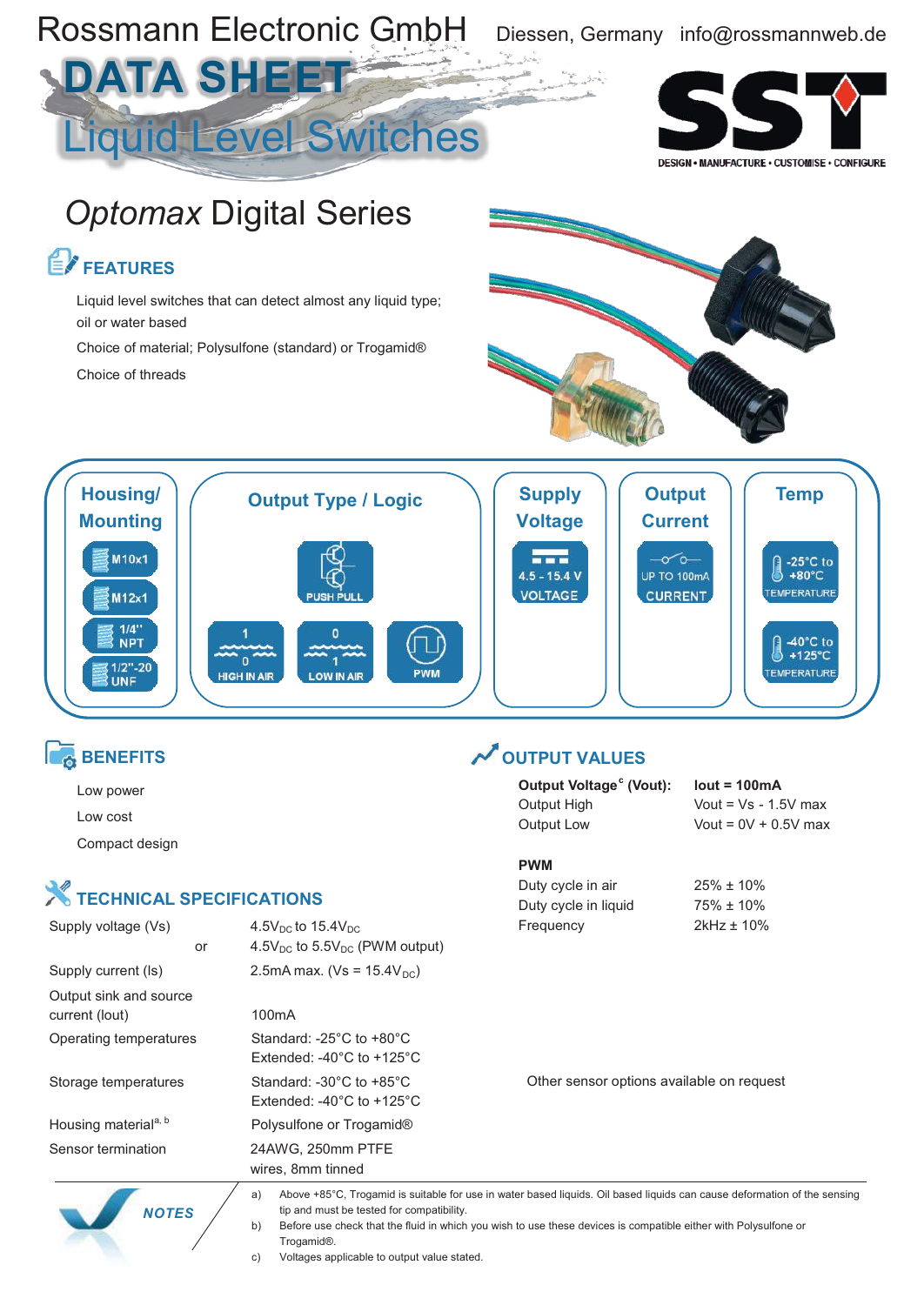# Rossmann Electronic GmbH Diessen, Germany info@rossmannweb.de

### **OUTLINE DRAWING**

All dimensions shown in mm. Tolerances = ±1mm

Ø10.40





22.40

**Type 2**





**Type 3**





**Type 5**





**Type 6**





**Type 7**



 *NOTES*



#### d) Types 1, 2 and 3 can be sealed with washers and locknuts.

- e) Type 6 should be sealed with Parker 3-905 type o-ring.
- f) Type 7 should be sealed with PTFE tape.
- g) When correctly sealed.

#### **HOUSING SPECIFICATIONS**

|                             | <b>Housing Series</b>           |        |        |
|-----------------------------|---------------------------------|--------|--------|
|                             | Type 1                          | Type 2 | Type 3 |
| <b>Thread</b>               | $M12x1-8gd$                     |        |        |
| Pressure <sup>g</sup>       | 7 bar / 101 psi maximum         |        |        |
| Tightening<br><b>Torque</b> | 1.5 Nm $/$ 13.26 in-lbs maximum |        |        |

|                                    | <b>Housing Series</b>             |                             |                 |
|------------------------------------|-----------------------------------|-----------------------------|-----------------|
|                                    | Type 5                            | Type 6                      | Type 7          |
| <b>Thread</b>                      | M10x1                             | $1/2$ "-20 UNF <sup>e</sup> | $1/4$ " NPT $f$ |
| Pressure <sup>9</sup>              | 20 bar / 209<br>psi max.          | 7 bar / 101 psi maximum     |                 |
| <b>Tightening</b><br><b>Torque</b> | $1.5$ Nm $/$ 13.26 in-lbs maximum |                             |                 |





| <b>Wire</b> | <b>Designation</b> |
|-------------|--------------------|
| Red         | Vs                 |
| Green       | Output             |
| Blue        | n۷                 |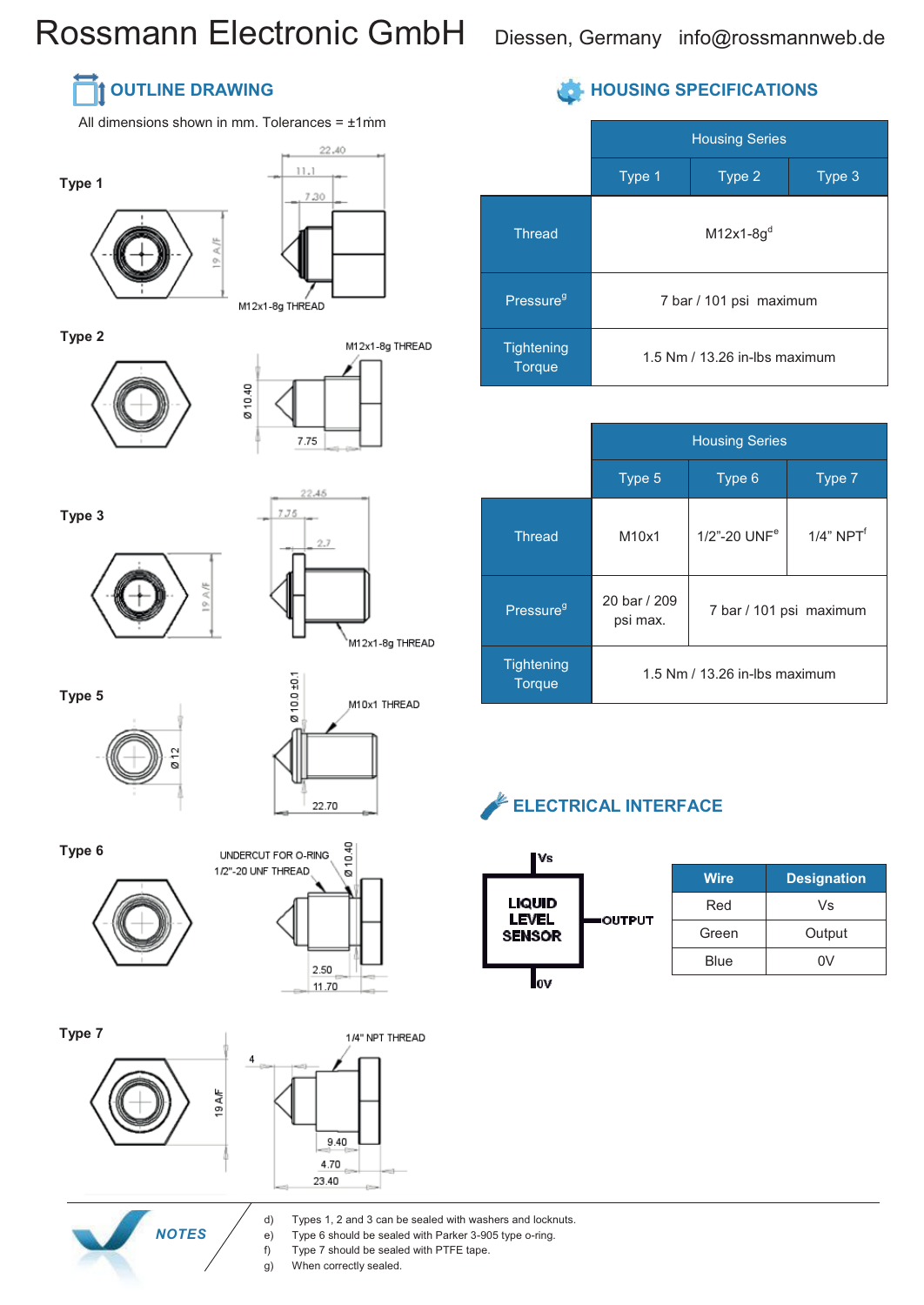# Rossmann Electronic GmbH Diessen, Germany info@rossmannweb.de



In order to suit any application, these sensors have been designed with various output circuit configurations.



CAUTION: Take care when connecting loads. The minimum load impedance should not exceed Vs/max output current. **Note:** Shorting the output to Vs or 0V will result in irreparable damage to the sensor.

# **ORDER INFORMATION**

Generate your specific part number using the convention shown opposite. Use only those letters and numbers that correspond to the sensor and output options you require — omit those you do not.



#### **Notes:**

Type 3 and Type 5 sensors are mounted internally.

Types 1, 2, 6 & 7 sensors are mounted externally.

SH suffix applicable to Types 1, 2, 6 & 7 sensors only; omit from Type 3 and Type 5 sensor part numbers.